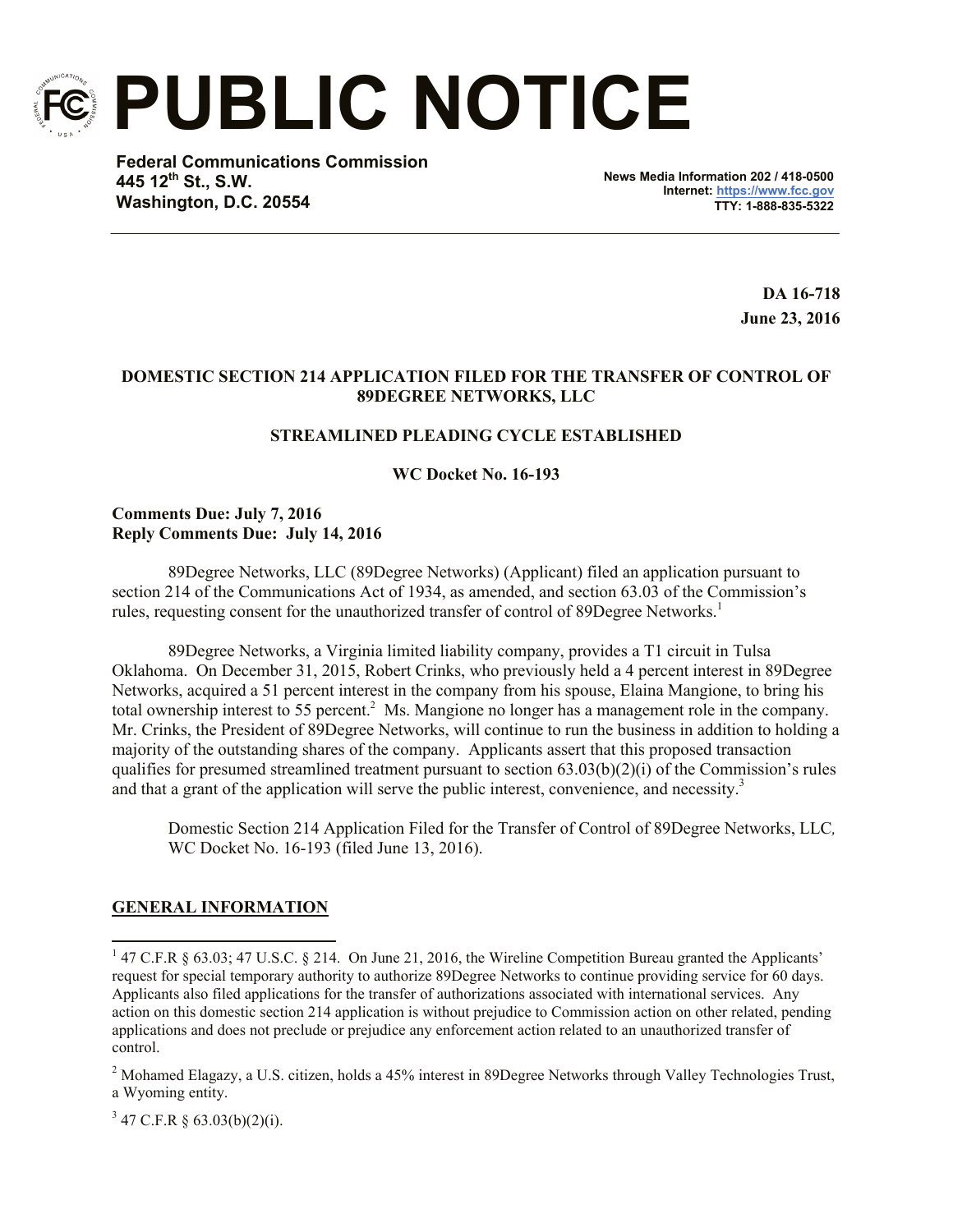The transfer of control identified herein has been found, upon initial review, to be acceptable for filing as a streamlined application. The Commission reserves the right to return any transfer application if, upon further examination, it is determined to be defective and not in conformance with the Commission's rules and policies. Pursuant to section 63.03(a) of the Commission's rules, 47 CFR § 63.03(a), interested parties may file comments **on or before July 7, 2016**, and reply comments **on or before July 14, 2016**. Pursuant to section 63.52 of the Commission's rules, 47 C.F.R. § 63.52, commenters must serve a copy of comments on the Applicants no later than the above comment filing date. Unless otherwise notified by the Commission, the Applicants may transfer control on the 31st day after the date of this notice.

Pursuant to section 63.03 of the Commission's rules, 47 CFR § 63.03, parties to this proceeding should file any documents in this proceeding using the Commission's Electronic Comment Filing System (ECFS): http://apps.fcc.gov/ecfs/.

#### **In addition, e-mail one copy of each pleading to each of the following:**

- 1) Myrva Freeman, Competition Policy Division, Wireline Competition Bureau, myrva.freeman@fcc.gov;
- 2) Dennis Johnson, Competition Policy Division, Wireline Competition Bureau, dennis.johnson@fcc.gov;
- 3) David Krech, International Bureau, david.krech@fcc.gov;
- 4) Sumita Mukhoty, International Bureau, sumita.mukhoty@fcc.gov;
- 5) Jim Bird, Office of General Counsel,  $\lim_{h \to 0} \frac{\text{bird}}{\text{det}}$

People with Disabilities: To request materials in accessible formats for people with disabilities (braille, large print, electronic files, audio format), send an e-mail to  $fcc504@$ fcc.gov or call the Consumer & Governmental Affairs Bureau at (202) 418-0530 (voice), 1-888-835-5322 (tty).

The proceeding in this Notice shall be treated as a "permit-but-disclose" proceeding in accordance with the Commission's *ex parte* rules. Persons making ex parte presentations must file a copy of any written presentation or a memorandum summarizing any oral presentation within two business days after the presentation (unless a different deadline applicable to the Sunshine period applies). Persons making oral ex parte presentations are reminded that memoranda summarizing the presentation must (1) list all persons attending or otherwise participating in the meeting at which the ex parte presentation was made, and (2) summarize all data presented and arguments made during the presentation. If the presentation consisted in whole or in part of the presentation of data or arguments already reflected in the presenter's written comments, memoranda or other filings in the proceeding, the presenter may provide citations to such data or arguments in his or her prior comments, memoranda, or other filings (specifying the relevant page and/or paragraph numbers where such data or arguments can be found) in lieu of summarizing them in the memorandum. Documents shown or given to Commission staff during ex parte meetings are deemed to be written ex parte presentations and must be filed consistent with rule 1.1206(b), 47 C.F.R. § 1.1206(b). Participants in this proceeding should familiarize themselves with the Commission's ex parte rules.

For further information, please contact Myrva Freeman at (202) 418-1506 or Dennis Johnson at (202) 418-0809.